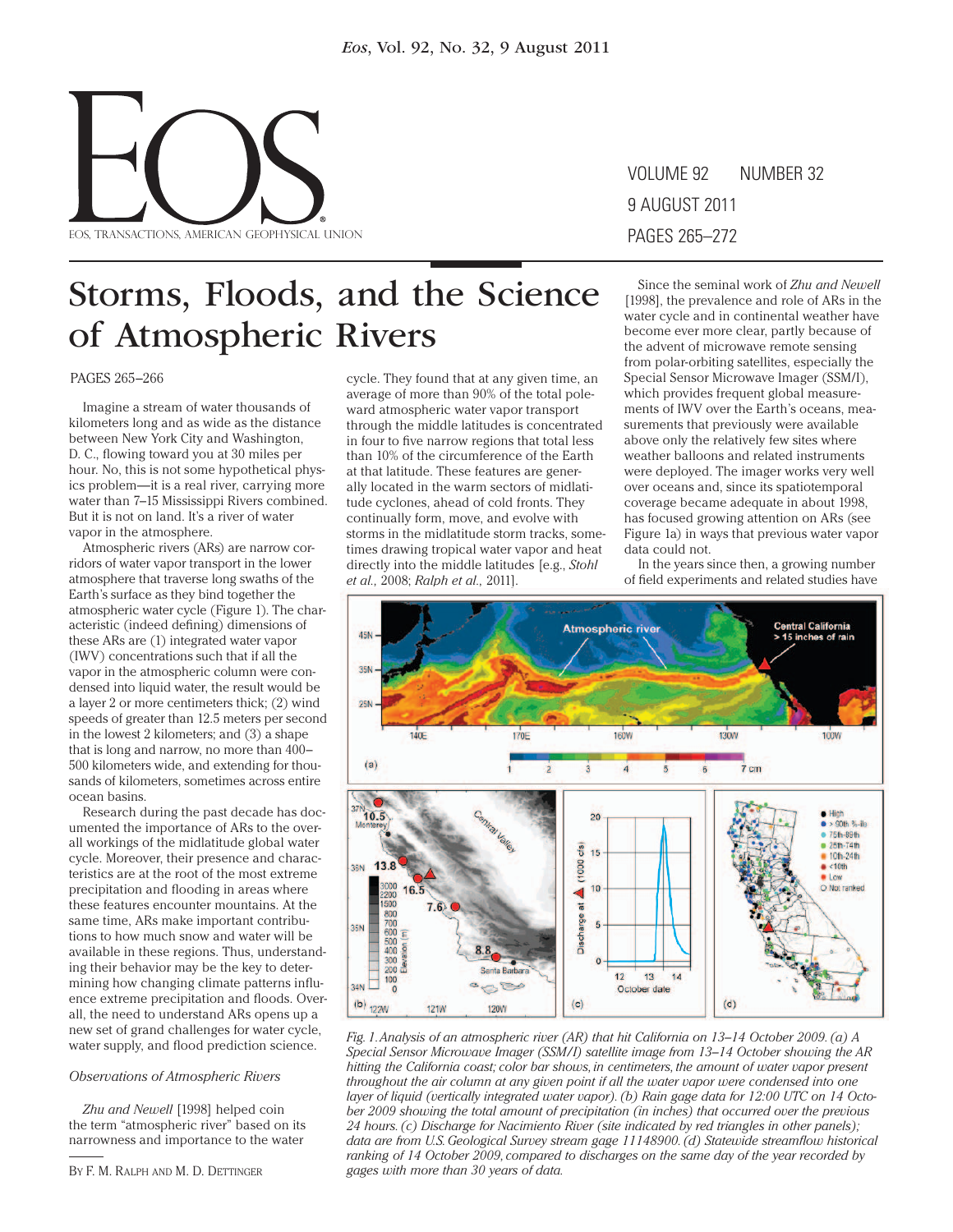# *Eos*, Vol. 92, No. 32, 9 August 2011

explored the physical characteristics and effects of ARs, focused mostly over the eastern Pacific Ocean and western North America (a bibliography of AR-related research papers and many additional resources on ARs are available at http://www.esrl.noaa .gov/psd/atmrivers/). Research aircraft observations in two ARs above the eastern North Pacific in the winters of 1998 and 2005 [*Ralph et al.,* 2005, 2011] showed that they transported water vapor at about 13–26 cubic kilometers per day, a rate equivalent to 7.5– 15 times the average daily discharge of the Mississippi River into the Gulf of Mexico.

#### *A Closer Look at Rainfall From Atmospheric Rivers*

Because ARs transport so much water vapor, they represent a significant source of precipitation to coastal regions. For example, a recent numerical model study [*Smith et al.,* 2010] estimated that roughly 20–40% of the water vapor transported ashore by an AR crossing over northern California was rained out there. This rainout happens because when ARs make landfall on the West Coast of North America (as well as on other continents [e.g., *Stohl et al.,* 2008]), they are forced up and over coastal mountains, where they cool and condense large parts of their heavy burden of vapor [e.g., *Neiman et al.,* 2008; *Leung and Qian,* 2009].

In a recent example, an AR event produced more than 410 millimeters (16.5 inches) of rainfall at one site in coastal California on 14–15 October 2009 (Figure 1). This particular AR had a very long fetch, spanning most of the North Pacific (Figure 1a), and upon making landfall deposited more than 200 millimeters of rain along a swath of coastal California several hundred kilometers wide (Figure 1b). Significant streamflow resulted, including a 5-meter rise in water level on the Nacimiento River over 12 hours (Figure 1c), with the flows cresting at 525 cubic meters per second (18,600 cubic feet per second). Record-high daily streamflows (for that date of year) were also observed at many other stations in central and northern California (Figure 1d).

It should be noted that this peak flow of the Nacimiento River exceeded the annual peak flow in 28 of the past 40 years and did so in spite of the very dry conditions preceding this storm. This event exhibits key attributes found in other extreme ARs [e.g., *Neiman et al.,* 2008; *Ralph et al.,* 2011], including very large IWV values, indications of entrainment of tropical water vapor (from the western Pacific in this case, incorporating remnants of a western Pacific typhoon), and the fact that it stalled over parts of the West Coast in ways that amplified the storm's impacts.

Historically, AR storms have been the sources of many (and, in some areas, most) floods in the Pacific coast states. For example, all storms that resulted in declared flood conditions on the Russian River of central California from 1998 to 2005 arose from

landfalling ARs [*Ralph et al.,* 2006]; similar relations appear to exist between ARs and major flooding in most rivers from California to Washington State. In addition to their roles as producers of extreme storms and flood hazards, it is important to mention that ARs also are major contributors to western (especially California) water supplies [*Dettinger et al.,* 2011; *Guan et al.,* 2010]. Indeed, the half dozen or so ARs per year that make landfall in California have contributed an average of one third to one half of all the state's precipitation, with a single typical AR storm yielding perhaps 2.5–5 cubic kilometers of precipitation, or roughly 10% of the annual average runoff of the entire Sacramento River basin.

# *Studies of Atmospheric Rivers From the West Coast*

The dual roles of ARs as hazards and water resources in many coastal regions may become a more pressing issue under anthropogenic climate change, which may alter both hazardous and productive aspects of these storms [*Dettinger*, 2011]. For example, in view of the havoc that these storms wreak on the Pacific coast states, understanding and predicting them on time scales from days to decades, and at spatial scales from mountain ranges like the Sierra Nevadas and Cascades to individual river basins, present major challenges for West Coast meteorologists, climatologists, and hydrologists. Although research to address the roles of ARs elsewhere is mostly just beginning, AR research has been vigorous and productive on the West Coast for more than a decade.

Over the past decade several studies led by the National Oceanic and Atmospheric Administration (NOAA) (see http://hmt.noaa.gov/) have explored the inner workings of ARs and the effects they produce, through intense field campaigns and the use of new meteorological and hydrometeorological sensors including radar and sounding assets, research aircraft, and other remote sensing tools as well as numerical models. As understanding of the scales and impacts of ARs has grown, scientific efforts have expanded to include other agencies on federal, state, and local levels, including the U.S. Geological Survey (USGS), the U.S. Army Corps of Engineers, NASA, California's Department of Water Resources and the California Energy Commission, and local agencies around San Francisco Bay and in fire-scarred areas of southern California. By now, a wide-ranging collection of studies are currently under way on the West Coast to elucidate various aspects of AR phenomena and their impacts on the West Coast.

One study is the Hydrometeorology Testbed-West (HMT-West), led by the Physical Sciences Division of NOAA's Earth System Research Laboratory. HMT-West includes long-term geographically focused field research, as well as innovative monitoring and modeling to improve scientific understanding and short-term prediction

of extreme precipitation events and flooding associated with ARs. Efforts have been focused around the Russian and American river basins of central California.

Another is the Enhanced Flood Response and Emergency Preparedness (EFREP) program led by California's Department of Water Resources, NOAA, and Scripps Institution of Oceanography. EFREP seeks to foster development and deployment of statewide monitoring, modeling, and decision support programs that make key findings from HMT-West operational, for better detection, monitoring, and prediction of ARs and their impacts. A key component is a "picket fence" of four evenly spaced coastal observatories to monitor ARs, statewide observational networks of soil moisture and IWV, and 10 snow-level radars, all with associated decision support capabilities.

The CalWater project, led by the California Energy Commission, NOAA, and Scripps, completed a major field campaign last winter that is providing data for research initiatives to address details of the interactions of ARs with topography, aerosols, and air pollution. Another goal is to critically assess ARs in climate models to quantify several key uncertainties in climate projections of precipitation for California [*Dettinger*, 2011].

A major project led by the USGS Multi-Hazards Demonstration Project, called ARkStorm, has developed a storm emergency scenario being used in hazards assessments and activities aimed at improving emergency preparedness and public awareness of the potential for catastrophic AR storms in California. Their scenario, based on the most recent AR science, rivals the largest storms and floods in California's history and allows researchers to explore possible responses to historic levels of flooding, landslides, wind damage, water pollution, and attendant infrastructure and economic disruptions.

Outside of California, in 2009 a major storm damaged an Army Corps of Engineers dam near Seattle that protects a heavily developed area from flooding. After that, dam operators could not use the full flood storage capacity of the reservoir (although repairs have now restored much of this capacity). To mitigate the risk of flood damages from 2009 to 2011, NOAA and the Corps applied concepts and tools for better monitoring of ARs that had been developed in California. AR-related observations were deployed to Washington State to provide actionable information on AR storms approaching the area above the dam.

Finally, the Winter Storms and Pacific Atmospheric Rivers (WISPAR) project, jointly led by NOAA, NASA, and Northrop Grumman, performed field experiments in early 2011 using a high-altitude, long-endurance drone aircraft, the Global Hawk, to make offshore observations of several ARs over the Pacific Ocean. The field campaign included deploying a newly developed dropsonde system to document in detail the structure of water vapor transport in ARs.